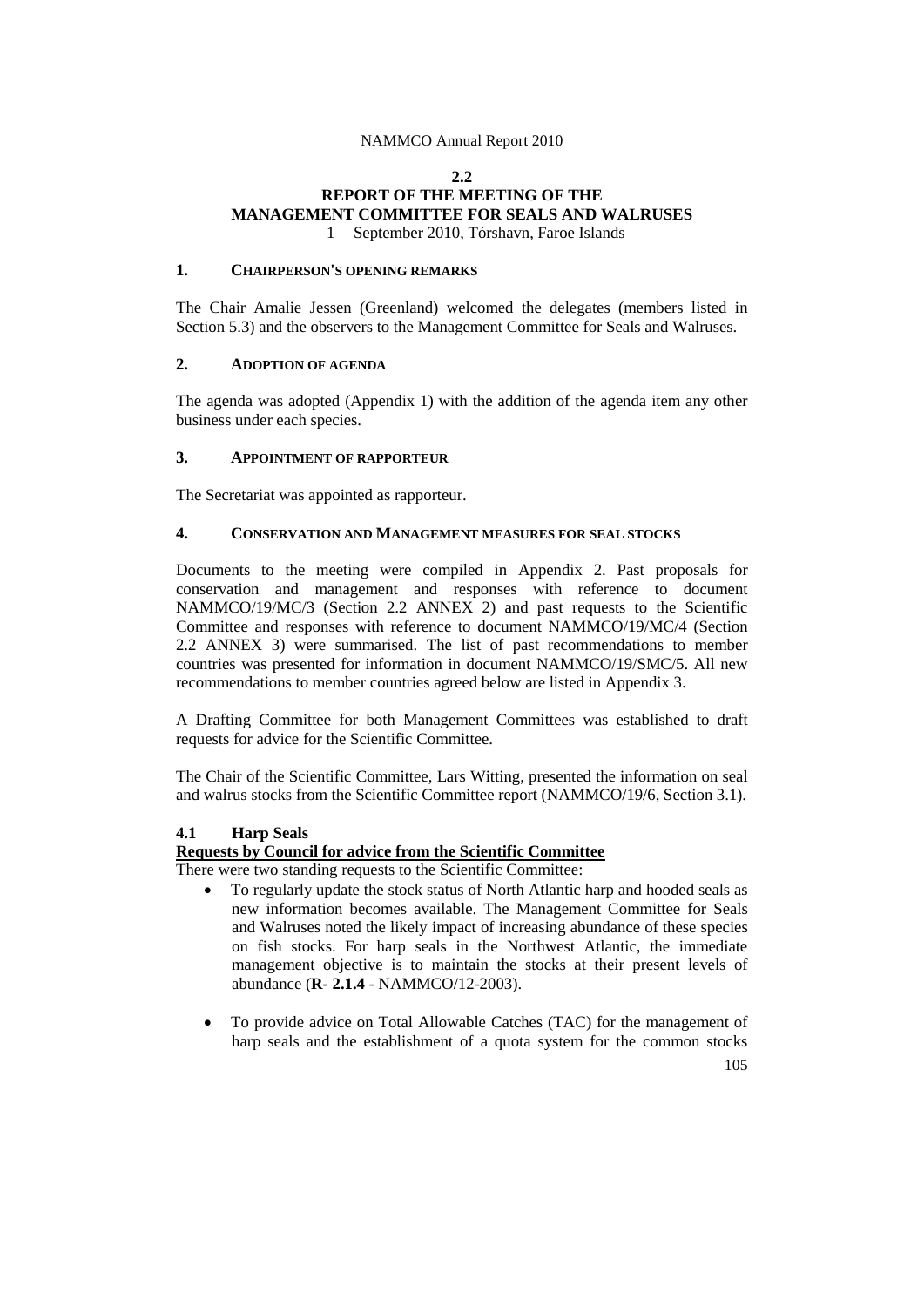between Norway and the Russian Federation, leaving full freedom to the Committee to decide on the best methods to determine this parameter based on an ecosystem approach (**R-2.1.10** - NAMMCO/17-2008).

There was one pending request to the Scientific Committee:

• To evaluate how a projected increase in the total population of Northwest Atlantic harp seals might affect the proportion of animals summering in Greenland (**R- 2.1.11** - NAMMCO/18-2009).

#### **Advice from the Scientific Committee**

In response to R-2.1.4 and R-2.1.10, the Scientific Committee took note of the update of the stock status of North Atlantic harp seals made by the ICES-NAFO Working Group WGHARP at its 2009 August meeting.

A Russian survey in 2009 estimated the number of harp seal pups in the White Sea/Barents Sea to 157,000 (95% CI: 123,680 - 190,320), significantly lower than the prior estimate from 2004. The low pup production might be reduced adult recruitment due to past juvenile mortality, or unobserved mortality of adults in recent years, or the number of pups might be underestimated if pupping is now occurring on unknown locations outside the traditional pupping areas.

The White Sea/Barents Sea stock is now considered data rich. The decline in pup production after 2003 could not be accounted for by the existing population model. Sustainable catch levels were therefore calculated by the Potential Biological Removal (PBR) approach that estimated the total allowable catch from the White Sea/Barents Sea harp seal stock to be of no more than 30,062 animals.

A Norwegian survey in 2007 estimated 110,530 (95% CI: 56,080-164,580) harp seal pups in the Greenland Sea, and reproductive data were collected in 2009 to supplement the survey.

The Greenland Sea stock is now considered data rich, with a population model estimating a stock size of 810,600 (95% CI: 487,100-1,134,000) animals for 2009. The model estimates a replacement yield of 30,865 animals for 2010, and it estimates that total annual removals of 42,400 1+ animals (or an equivalent number of pups, with one 1+ seal being balanced by 2 pups) over a 10 year period implies a 80% chance that the population will remain above 70% of  $N_{\text{max}}$ , with  $N_{\text{max}}$  defined by the 2007 abundance estimate. Any allowable catch of this magnitude should be contingent on an adequate monitoring scheme to detect any adverse population impacts.

White coat pups have arrived to Southwest Greenland with drift ice from the East every year since 2007. The timing of the pups indicates that they belong to the Greenland Sea stock. How many seals are born in this area far from the traditional breeding grounds are unknown.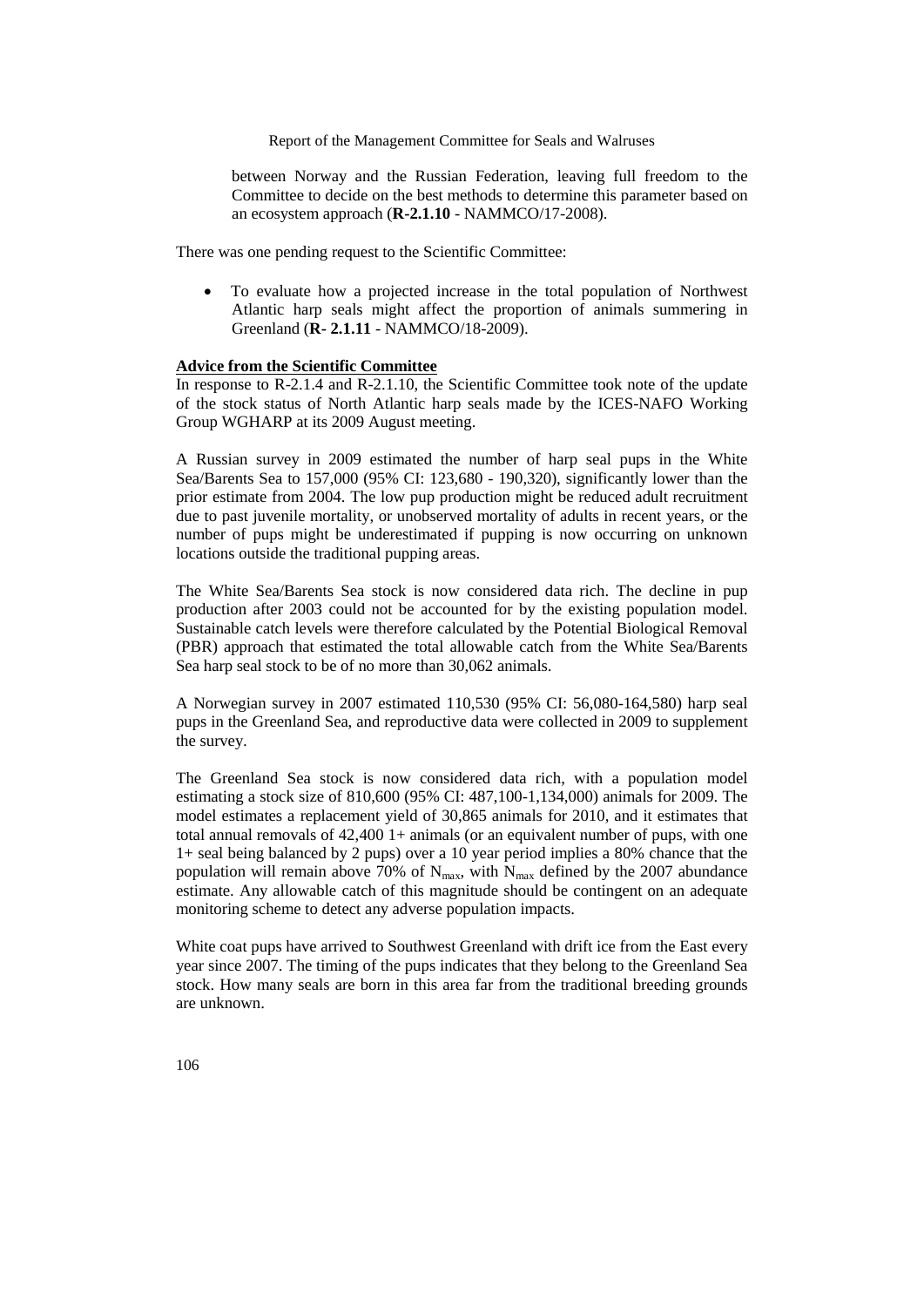Canadian catches have now declined to approximately 72,000 in 2008 (from 1996 to 2006 on average 272,600 taken per year) because of ice conditions and poor markets. Since 1980, the Greenland catches increased relatively steadily to a peak of approximately 100,000 in 2000, whereafter they have varied around an average take of just over 80,000 individuals.

Aerial surveys off Newfoundland and over the Gulf of St. Lawrence in March 2008 estimated a total pup production between 1,648,800 (CV: 7.2%; photo estimate) and 1,076,600 (CV: 5.7%; visual estimate). This indicates a pup production that is similar to, or higher than that seen over the past decade. Applying a population model to the data, it estimates a total population size between 6,851,600 (95% CI: 5,978,500- 7,697,200) and 8,238,500 (95% CI: 6,774,300-9,540,300) individuals.

In response to R- 2.1.11, the Scientific Committee had recommended that Greenland forward the request to the ICES/NAFO WGHARP as the NAMMCO Scientific Committee has no tradition of establishing Working Groups on harp seals.

Greenland commented that the request had been forwarded to ICES/NAFO WGHARP, and action was pending the response.

The Management Committee noted that a recommendation had been sent from the Secretariat to Russian authorities concerning permission to tag seals in the White Sea under the joint Norwegian – Russian research programme on harp seal ecology.

#### **Recommendations to member countries**

The Management Committee for Seals and Walruses **endorsed** the Scientific Committee recommendations to undertake reconnaissance surveys to investigate the possible presence of whelping patches in untraditional areas, both in the Greenland Sea (*e.g.* south of 67°N in East Greenland), the Denmark Strait and Southwest Greenland, and in the Barents Sea (southeast and north). The Management Committee further **endorsed** the Scientific Committees recommendation to continue sampling of biological parameters, and studies on stock identity.

Regarding conservation and management issues, Greenland informed the Committee that a new Executive Order on seals will come into force in 2010.

# **Any other business**

Representatives from Greenland and Nunavut both reported hunters' observations of early arrival of young harp seals, confirming the information given by the biologists.

# **4.2 Hooded Seals**

# **Requests by Council for advice from the Scientific Committee**

There was one standing request and one specific request still being addressed:

Standing request: to regularly update the stock status of North Atlantic harp and hooded seals as new information becomes available. The Management Committee for Seals and Walruses noted the likely impact of increasing abundance of these species on fish stocks. **(R-2.1.4** - NAMMCO/12-2003).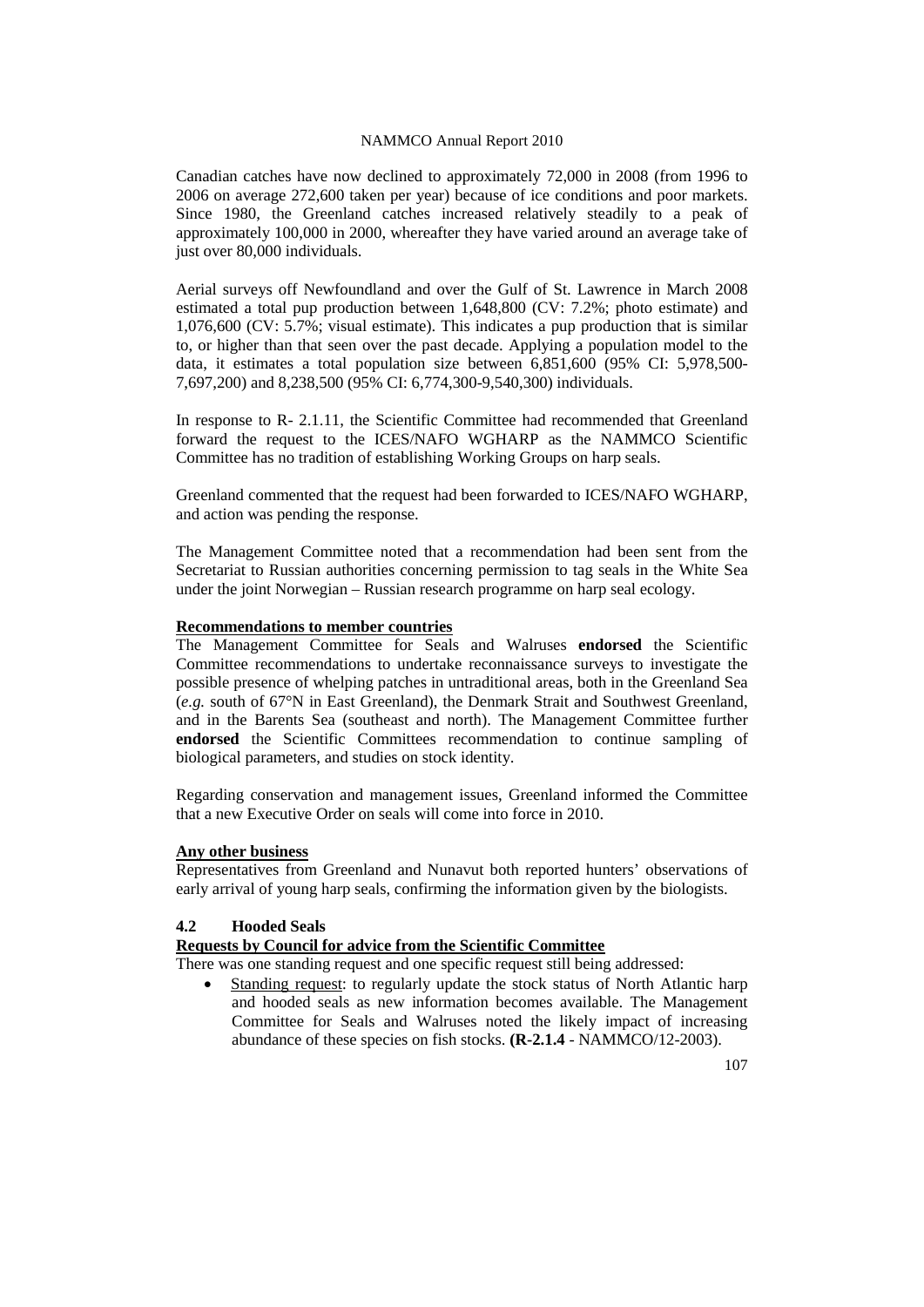• On-going request: to investigate possible reasons for the apparent decline of the Greenland Sea stock of hooded seals; and assess the status of the stock on the basis of the results from the planned survey in 2007 **(R-2.1.9** - NAMMCO/16-2007).

# **Advice from the Scientific Committee**

In response to request R-2.1.4, the Scientific Committee reported that no assessment was performed for hooded seals at the ICES/NAFO WGHARP meeting in 2009. The Scientific Committee further reported that the analysis from the 2007 Norwegian aerial surveys in the Greenland Sea pack-ice to assess pup production for populations of both hooded and harp seals gave an estimate of hooded seal pup production of 16,140 (95% CI: 11,950 – 20,380).

In 2009, 396 bluebacks were taken by Norwegian scientists in order to continue a time series that started in 1995 on the condition of bluebacks in the Greenland Sea. Further sampling will be conducted in July 2010 with a planned minimum take of 200 adults.

Satellite tracking has shown that young hooded seals come to Southeast Greenland during their first spring or summer, and that they usually stay in this area during the first years of their life. Satellite tracking will continue in 2010, where tags will be placed on pups off Newfoundland.

# **Recommendations to member countries**

The Management Committee for Seals and Walruses **endorsed** the Scientific Committee recommendation to facilitate the funding and execution of Norwegian reconnaissance surveys for relocated pupping areas of hooded seals in the Greenland Sea.

The Management Committee for Seals and Walruses also **endorsed** the Scientific Committee recommendation for further sampling with the aim of identifying biological factors that contribute to the prevailing low abundance of hooded seals in the Greenland Sea.

# **Any other business**

Greenland reported that observations of hooded seals in the Disco Bay area in recent years have been rare but observations of young harp seals are increasing, indicating the existence of new whelping areas.

# **4.3 Ringed Seals**

The Management Committee agreed that the status of requests R-2.3.1 and R-2.3.2 should be changed from "completed" to "standing".

• **R-2.3.1**- NAMMCO/5-1995: to advise on stock identity of ringed seals and to assess abundance in each stock area, To advise on stock identity of ringed seals (*Phoca hispida*) for management purposes and to assess abundance in each stock area, long-term effects on stocks by present removals in each stock

108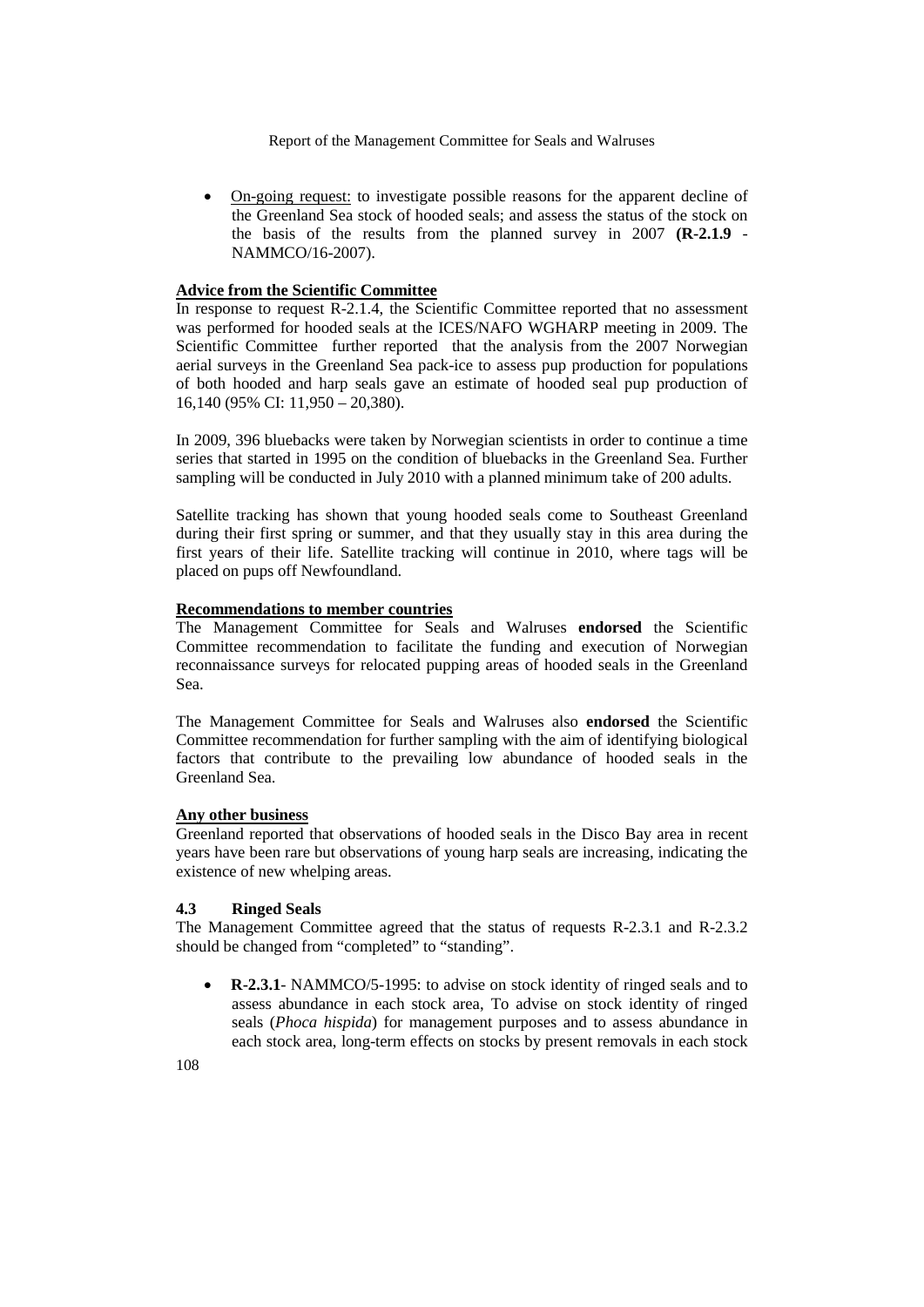area, effects of recent environmental changes (*i.e.* disturbance, pollution) and changes in the food supply, and interactions with other marine living resources.

• **R-2.3.2**- NAMMCO/7-1997: to advise on what scientific studies need to be completed to evaluate the effects of changed levels of removals of ringed seals in West and East Greenland.

Diving behaviour of ringed seals in Greenland will be monitored by satellite tags at Ilulissat Icefjord in 2010, and Greenland is planning aerial surveys and satellite tracking of ringed seals in Baffin Bay in relation to oil prospecting, as well as opportunistic sampling for genetic analysis.

#### **Recommendations for scientific research**

The Management Committee for Seals and Walruses **reiterated its recommendation** from last year to perform abundance estimates on sea ice in offshore areas.

The Management Committee for Seals and Walruses also **reiterated the recommendation** for obtaining new abundance estimates and increasing the effort in tagging for the better understanding of movements, recognizing the difficulties and the expense of surveys.

#### **Any other business**

In the Disco Bay area observations made by hunters indicated that the seals now are further north due to climate change and less sea ice.

The representative from Nunavut Tunngavik Inc reported that there were no changes in abundance or distribution. However communities in the Baffin Bay had noted a decrease of ringed seal pups due to predation that is directly correlated to an increasing polar bear population.

# **4.4 Grey Seals**

The Management Committee **agreed** to change the status of requests R-2.4.2 from "completed" to "standing".

• **R-2.4.2** - NAMMCO/8-1998: The Scientific Committee had previously provided advice in response to a request to review and assess abundance and stock levels of grey seals in the North Atlantic, with an emphasis on their role in the marine ecosystem in general, and their significance as a source of nematodal infestations in fish in particular (NAMMCO 1995). Given the apparent stock decline in Iceland, an apparent increase in Southwest Norway and in the United Kingdom, and the fact that this species interacts with fisheries in three NAMMCO member countries, the Management Committee recommended that the Scientific Committee provide a new assessment of grey seal stocks throughout the North Atlantic.

# **Recommendations**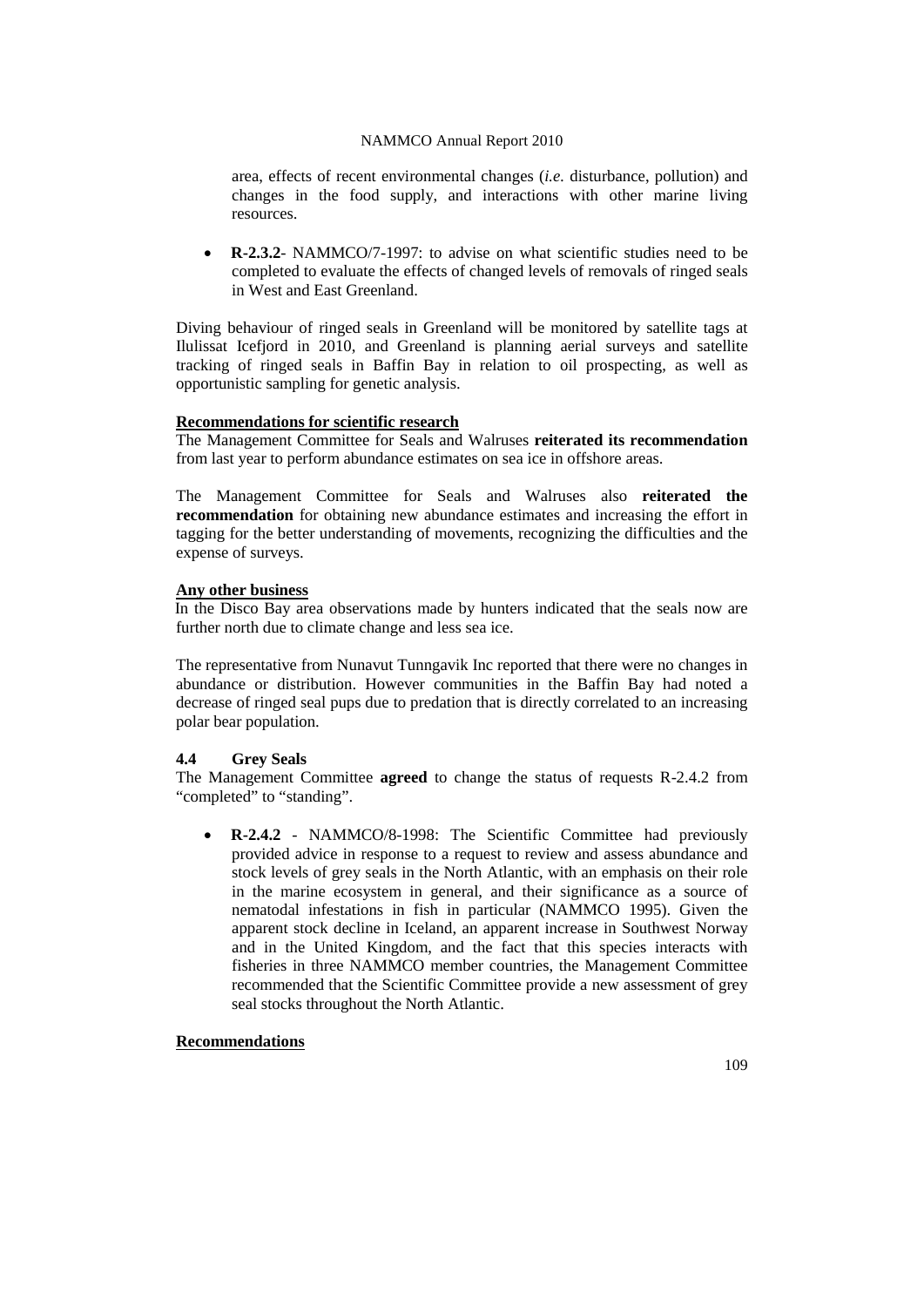The Management Committee for Seals and Walruses **endorsed** the recommendation from the Scientific Committee that all directed catches and by-catches be reported from all areas.

The Management Committee further **reiterated its endorsement** to convene a Scientific Working Group on Coastal Seals to be held early 2011.

The Management Committee noted the following recommendations made by the Scientific Committee to member countries:

**Greenland** is asked to gather further information on grey seals during fieldwork on harbour seals. Given the possibility of a small isolated stock in Southeast Greenland, it is recommended that grey seals be protected against hunting in Greenland.

The **Norwegian** management plan for coastal seals has in part been implemented. Population modelling efforts are planned, with reproductive data being collected from catches. It is reiterated that the Russian grey seal colonies on the coast of Murmansk be surveyed again.

**The Faroe Islands** were urged to estimate removal and abundance off their coast. All efforts should be made to provide proper estimates of population size and catch for the next annual meeting.

The Faroe Islands commented that effort will be allocated to estimate the population size. Tracking has shown that the animals are quite local, and no evidence was found of an exchange with the UK population, as indicated by flipper tag recoveries. These data will be provided for the planned Scientific Working Group on coastal seals.

An **Icelandic** autumn survey in 2009 indicated a grey seal pup production that was somewhat lower than estimated in 2008. Direct takes have decreased in recent years, making by-catch the likely main removal method. No reliable estimate of total by-catch is available.

Iceland reported that the management objective is to maintain the stock at the 2004 level of 4,100 animals. The latest estimate is 6,200 animals, well above this management objective.

Norway reported that management plans are presently ready to be fully implemented for both grey and harbour seals.

Greenland reported that the recommendation of a total ban on hunting in Greenland has already been incorporated in a new Executive Order.

# **4.5 Harbour Seals**

# **Requests by Council for advice from the Scientific Committee**

There was one pending request that the Scientific Committee conducts a formal assessment of the status of harbour seals around Iceland and Norway as soon as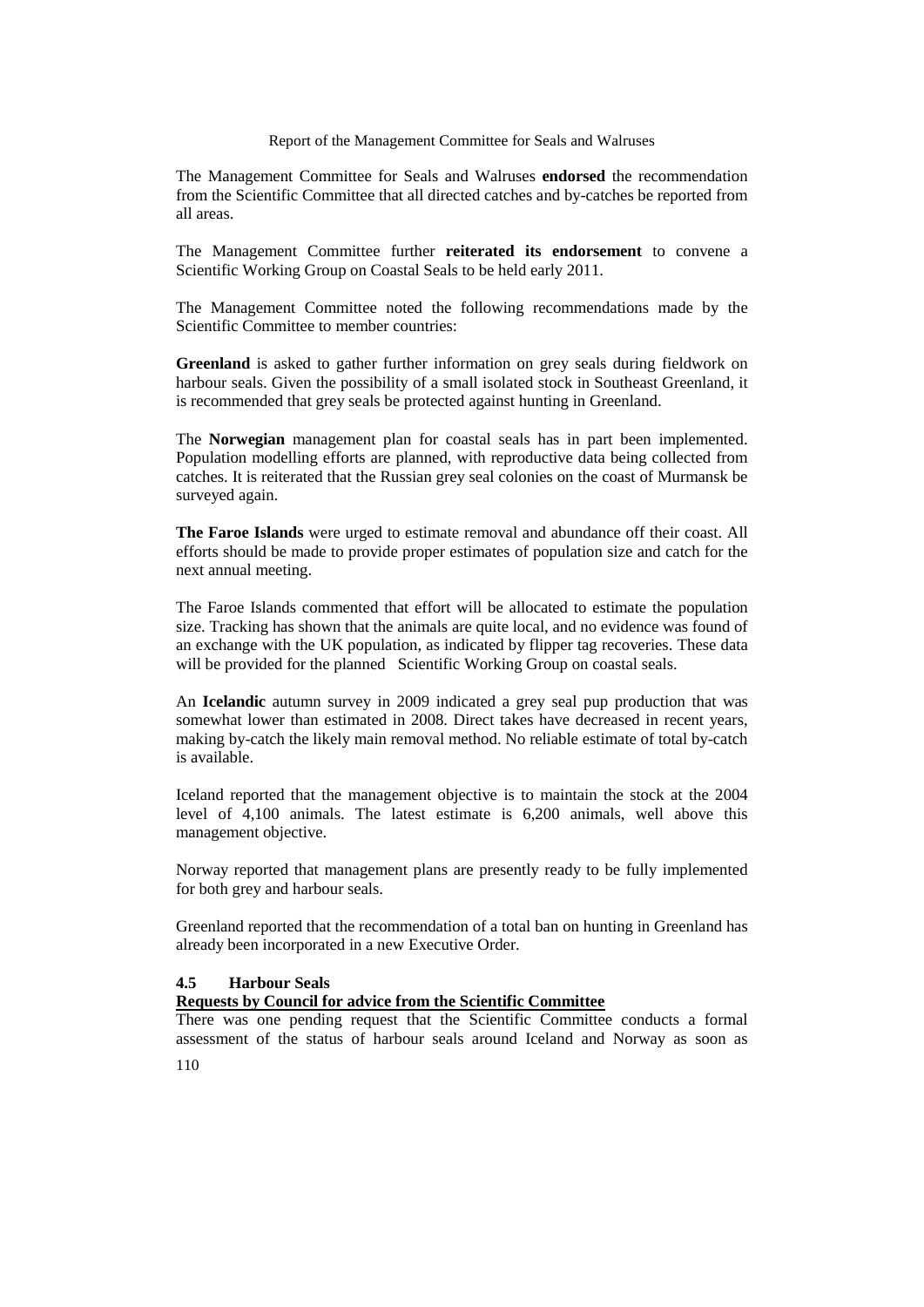feasible (**R-2.5.2** - NAMMCO/16-2007). The Management Committee **agreed** to change the geographical focus of this request to entail all areas.

The Management Committee noted that a formal assessment of harbour seals in all areas will be carried out by the Working Group on coastal seals scheduled for early 2011.

# **Advice from the Scientific Committee**

A small colony of about 40 adult harbour seals was found in southeast Greenland in 2009. Eight of the seals were equipped with satellite-linked transmitters, with seals staying mainly within a range of 10 km of the colony. Only two seals have so far made excursions of more than 50 km.

There are plans to conduct surveys in Norway for 2011 and 2012. The study of this species is part of an ecosystem project in Porsanger and Hardanger fjords.

Iceland implemented the last overall survey in 2006. Annual counts are made by the Seal Center and the last count gave an estimate of under 1,000 animals.

# **Proposals for conservation and management**

Greenland drew attention to the new Executive Order coming into effect in 2010 where a ban on hunting of this species has been incorporated.

Iceland's management objectives have been set to maintain the stock close to the 2006 estimate.

# **4.6 Walrus**

Attention was drawn to the report from the inter-sessional meeting held 7 January 2010 (ANNEX 1) where the following recommendations for Scientific Research and new proposals for conservation and management were endorsed by the Committee:

# **Recommendations for Scientific Research**

- Mechanisms for validating reporting of "struck and loss" both for Greenland and for Canada should be designed and enforced.
- For the West, East Greenland and Baffin Bay stocks, the catches and losses (including the Canadian ones) and the future development of the population should be monitored in light of total removals, as well as in the light of climate change and planned industrial development.

# **Proposals for Conservation and Management**

- Total removals for all areas should be set under consideration of a probability of sustainability that is higher than or equal to 70%.
- Managers should consider establishing a more robust system for monitoring the sex and age composition of the catch (*i.e.* through collection of tissue samples from the catch).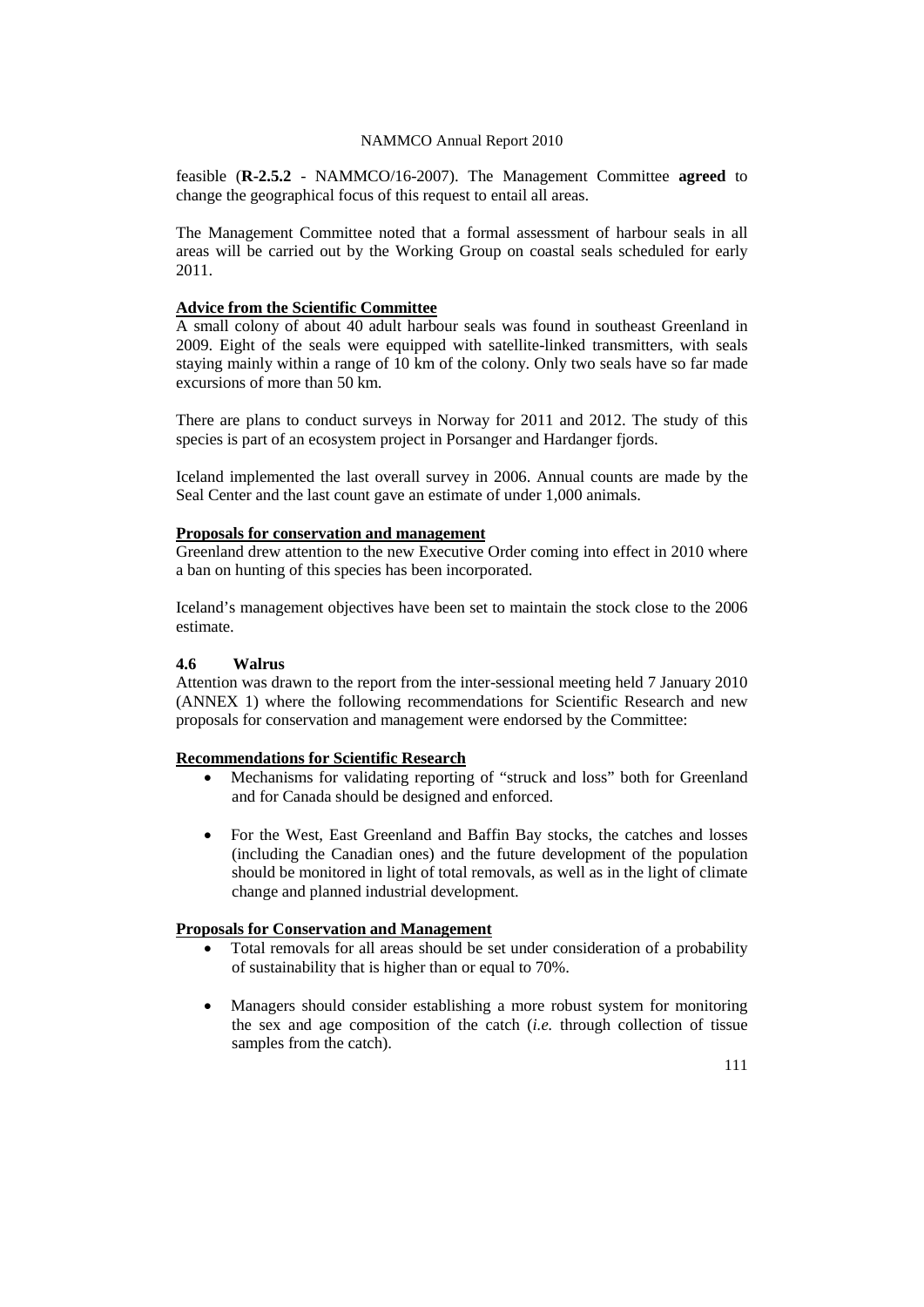• A common management regime should be established between Greenland and Canada on shared stocks of walruses.

Greenland commented that the inter-sessional meeting for the Management Committee was called for based on the desire to use and implement NAMMCO's advice when setting the 3-year quota for walrus. This 3-year quota is now adopted. It was also pointed out that there was a growing concern among hunters regarding the effects of human disturbance in connection with seismic research and off shore operations close to Disco Bay.

Greenland noted that it regards NAMMCO as the most suitable organisation for the management of walrus.

Canada noted that, while supportive of common management regimes for shared populations of marine mammals, such a regime for walrus will need to be considered subject to available recourses.

The representative from Nunavut Tunngavik Inc. reported that annual harvest of walrus is declining, not due to a decreased population – in fact it is assumed that the population is increasing - but due to changes in socio-economic factors such the use of smaller and faster vessels than before.

Greenland asked about possibilities for a carry-over within a management area with respect to unused quotas, from one year to the next. The Chair of the Scientific Committee replied that carry-overs are generally not a biological problem as long as the average removal coincides with the recommended removals.

# **4.7 Bearded seal**

A bearded seal was fitted with a satellite transmitter in summer 2009 in the area around Cape Farewell, Greenland. The animal has resided mainly within a radius of 5 km from the tagging location.

There are plans to tag more animals around Cape Farewell during summer 2010, and Greenland is planning acoustic monitoring and tagging in relation to oil exploration in Baffin Bay.

Noting that only a few studies have been initiated for this data-poor and exploited species, the Management Committee recommended that efforts be renewed towards gathering information on biology, abundance and stock status with the view to an assessment.

Greenland commented that the bearded seal is of high importance as it is a preferred dog food. It was further noted that a higher hunting pressure is put on bearded seals when the quota on walrus is low. Data from the hunting database *Piniarneq* has not been analyzed yet to verify this.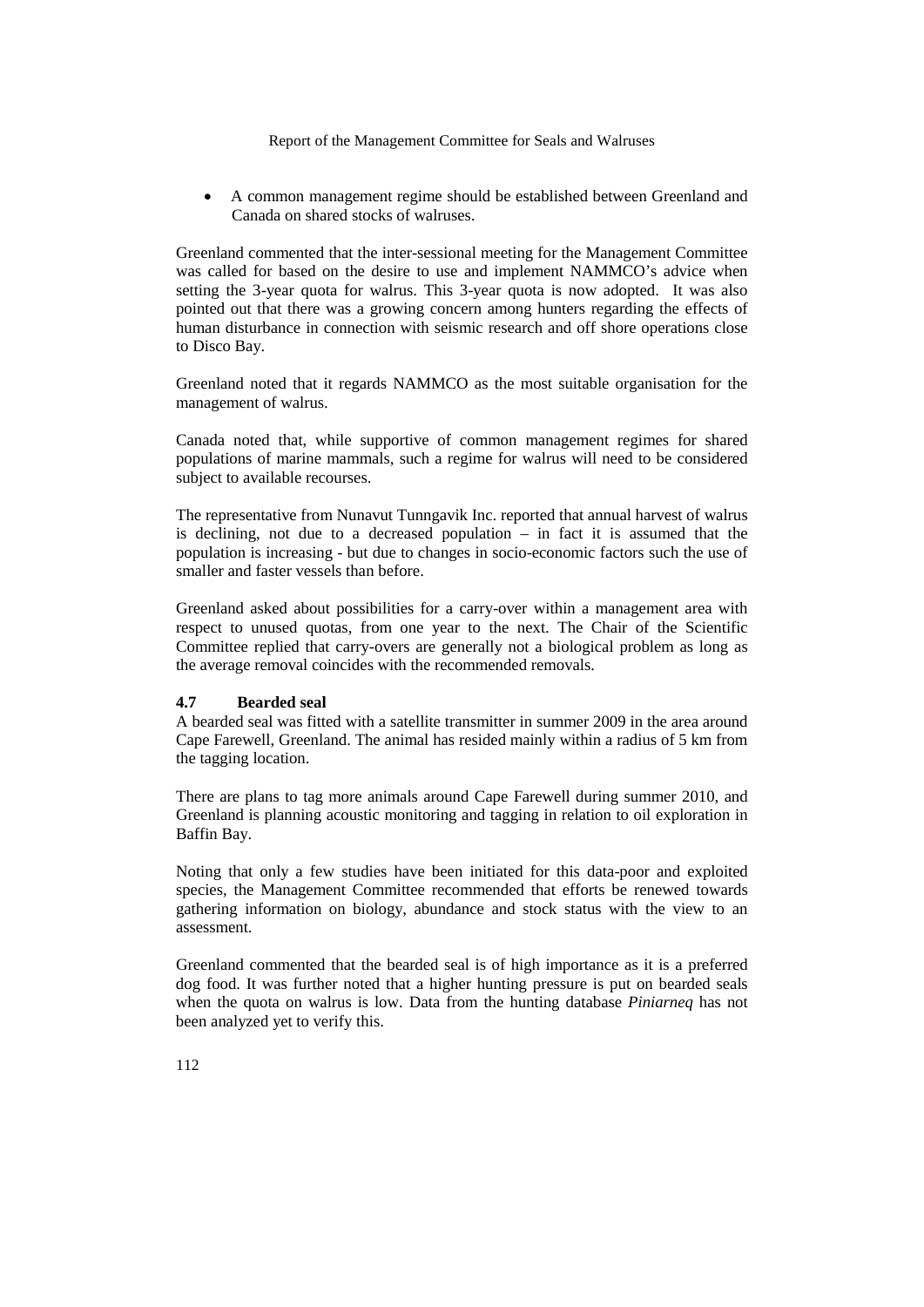# **JOINT SESSION OF THE MANAGEMENT COMMITTEES**

The following agenda items 5 through 8 were discussed in a joint session of the two management committees, chaired by Amalie Jessen (Greenland).

# **5. PROCEDURES FOR DECISION-MAKING ON CONSERVATION AND MANAGEMENT MEASURES**

## **5.1 General Models**

At its last meeting the Management Committees endorsed the Scientific Committee recommendation to use an "RMP implementation simulation process (IST)-like approach – as modified by Norway" as a general model for conservation and management of baleen whales in NAMMCO.

The Management Committees recognised the usefulness of basing advice on the RMP work conducted by the IWC, though it might not be applicable an all stocks and may limit the questions that can be raised within NAMMCO.

The Management Committees recommended that the Scientific Committee Assessment Working Group investigate how NAMMCO can take over a larger and more direct role in this work and become less dependent on other organisations, while also avoiding unnecessary duplication of work.

The Management Committees recommended that the Scientific Committee Working Group investigate the trade-off space between catches and conservation for management procedures that have already been thoroughly investigated but not examined in detail by NAMMCO.

The Management Committees recommended that the Scientific Committee Working Group on coastal seals perform assessment for grey and harbour seals in all areas and develop a common management model for both species in all areas.

# **6. ECOSYSTEM-BASED MANAGEMENT**

See under agenda item 8.1.

# **7. USER KNOWLEDGE IN MANAGEMENT DECISION-MAKING**

See under agenda item 4 – under the various species.

# **8. RELATED MANAGEMENT ISSUES**

# **8.1 Marine mammal- fisheries interactions**

The Management Committee noted (NAMMCO/16) the long-standing requests to the Scientific Committee in this area, and the conclusion of the Scientific Committee that no further progress was likely unless more resources were dedicated to modelling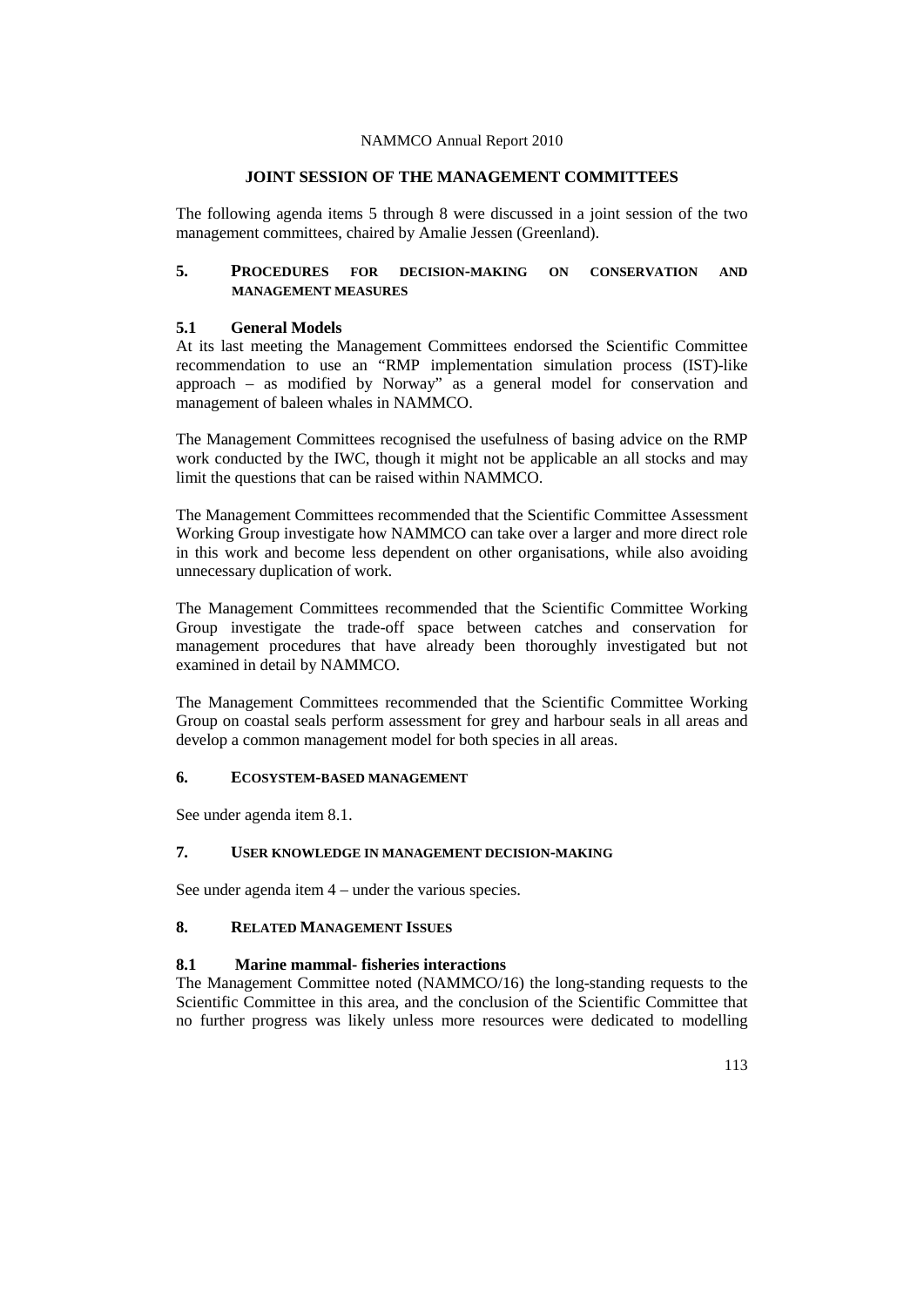efforts already begun in Iceland and Norway, and to gathering the data necessary as model input previously identified by the Scientific Committee.

In October 2009 NAMMCO filed an application for funding from the Nordic Council of Ministers which was aimed at creating a network of scientists to develop the project defined by the Working Group on Marine Mammals and Fisheries Interactions at its meeting in 2009 and recommended by Council (NAMMCO/18). This application proved successful. The network is coordinated by Matís in Iceland on behalf of NAMMCO, and Matís will not take part in the actual modelling project.

The Working Group on Marine Mammal Fisheries Interactions met in Copenhagen March 13-14 to compile proposals and budgets for the ecosystem modelling of the Barents' Sea and Icelandic Waters. Details on the meeting can be found in the WG report (NAMMCO/19/6 Annex 3; Section 3.1).

The Scientific Committee concluded that there is sufficient basis for proceeding with the planned modelling for both areas and that funding applications should include both the Barents Sea and Icelandic water areas. The Scientific Committee recommended that external funding should be sought in the following order of priority: 1. Nordic Council Ministers, 2. European Union, and 3. Norwegian sources.

The Management Committees commended progress so far and urged the continuation of the project.

#### **8.2 Environmental questions**

The Management Committees noted that owing to a lack of explicit studies it is not in a strong position to provide advice on the effects of human disturbance on walrus.

#### **8.3 By-catch data and monitoring**

At NAMMCO 18, the Management Committees welcomed the work undertaken by the Scientific Committee to organise a joint workshop with ICES, focussing on by-catch monitoring systems and reviewing the advantages and disadvantages of existing observation schemes for marine mammals.

The workshop was held successfully in July 2010 and the final report, and a manual on Best Practices for minimising By-catch, which are planned for completion before the end of 2010, will be reviewed by the Scientific Committee at its next meeting.

# **Norway:**

At NAMMCO 16, the Management Committee supported the recommendation of the Working Group on by-catch that Norway provide the report of the March 2007 evaluation meeting to the NAMMCO Scientific Committee at their next meeting, and provide estimates of by-catch from fisheries to NAMMCO as soon as they become available.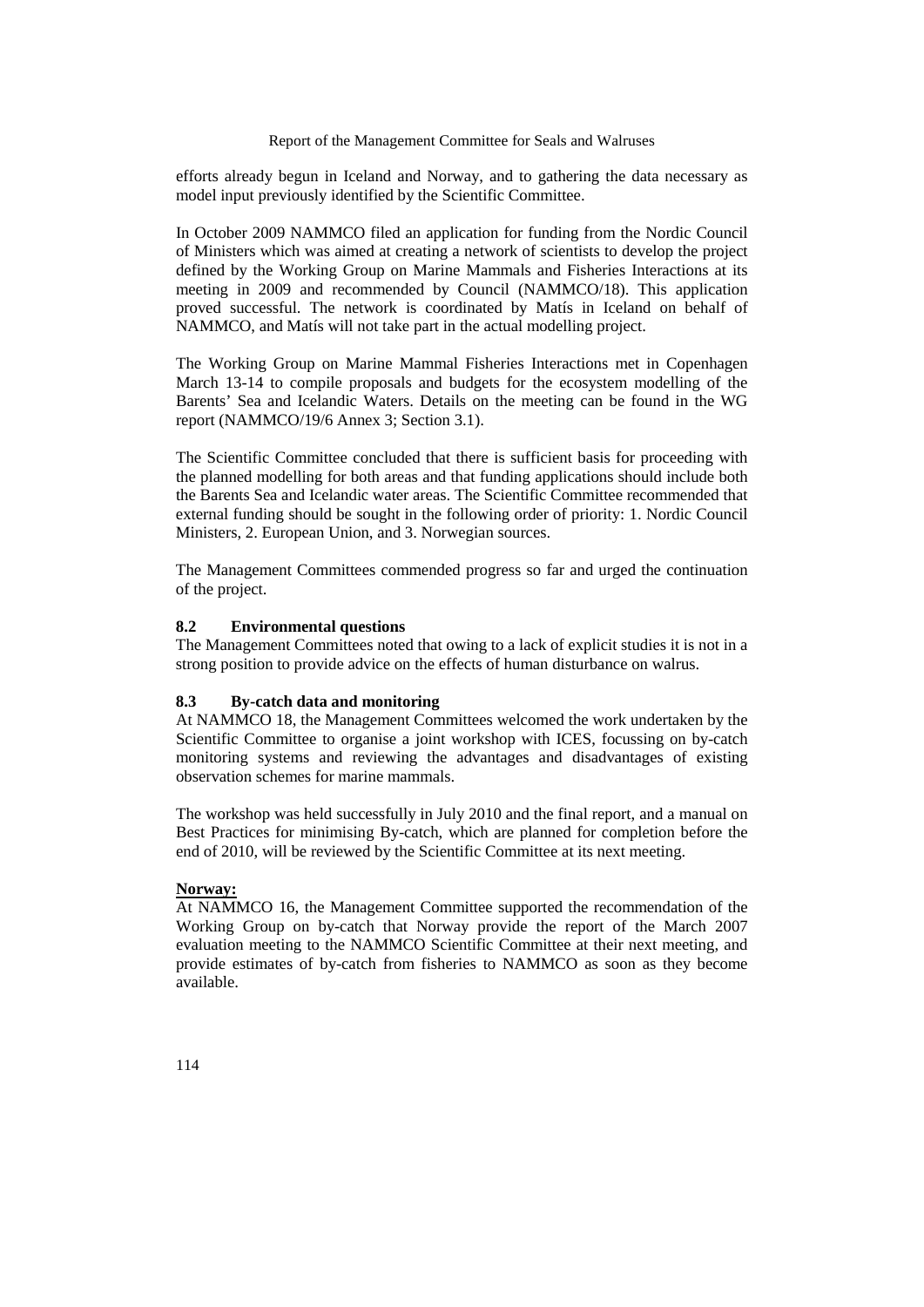Norway reported that it has a reference fleet as a trial for by-catch reporting. Analyses are ongoing and electronic logbooks with mandatory reporting of by-catch have been implemented from this year.

## **Iceland:**

Iceland presented new information on by-catch monitoring including by-catch data from 2009 (harbour porpoise, harbour, bearded, grey and harp seal). By-catch seems to be limited to the use of gill-nets for the lumpsucker fishery. Some improvements including the implementation of electronic logbooks have failed to improve the reporting of marine mammal by-catch satisfactorily and further improvements are being made.

# **The Faroe Islands:**

The Faroe Islands reported that a new electronic logbook system for all vessels larger than 15 BRT is under development, and should be implemented in 2011, where reporting of marine mammal by-catch will be mandatory. It was further noted that conventional logbooks are already mandatory on all vessels over 15 tonnes (NAMMCO 18).

#### **Greenland:**

By-catches are included in the reporting system as catch but a revised reporting system allowing the discrimination of catch and by-catch is underway.

In general the Management Committees recommend that all catches and by-catches be reported to allow for an evaluation of total removal.

# **8.4 Other topics**

At NAMMCO 18, it was agreed that NAMMCO should not attempt to hold a complete, detailed database of historical catches that could be used for generating catch series for assessment work. These data can instead be obtained from databases in the different countries, or from the IWC. NAMMCO should instead hold relatively simple catch series that provide an overview of the number of individuals of different species and stocks harvested in different areas.

The Scientific Committee reported that it would maintain the email group on establishing a catch database at NAMMCO. The email group should agree on a simple format for submitting yearly catches to NAMMCO starting with an initial submission of catch histories. The group shall report back to the Secretariat as soon as possible and inform the Scientific Committee at its next meeting.

Noting that it had been recommended last year to remove information on annual catches from the National Progress Reports and to compile such data in the report of the Scientific Committee, the Management Committees underlined the need for the timely completion by the Secretariat of procedures to allow for this data to be regularly compiled and readily accessible. The Management Committees stressed the importance of having such data available as an aid for discussions in the Management Committees.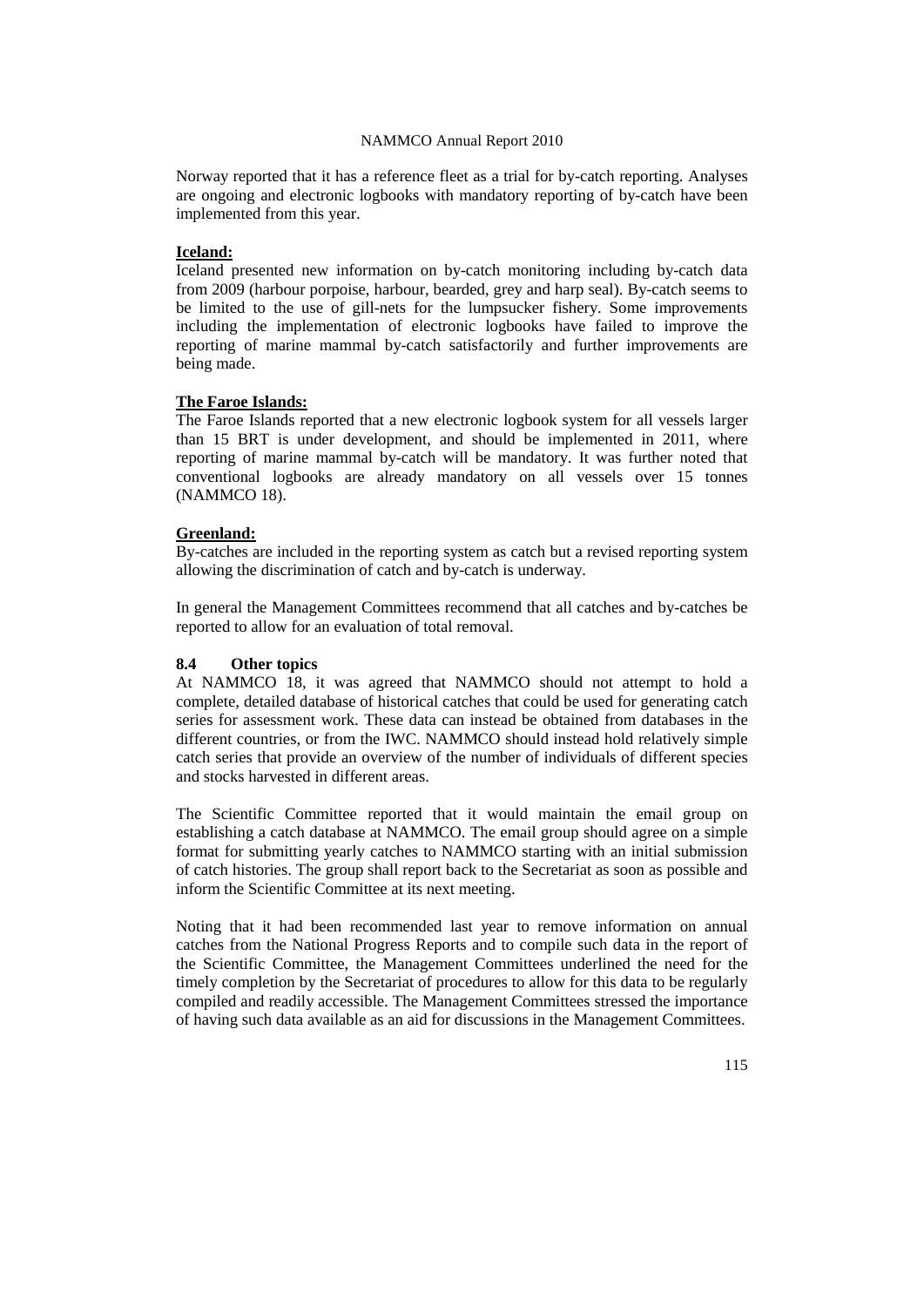# **9. TRADE ISSUES AND THE EU BAN OF IMPORT OF SEALSKIN**

The ban on the import of sealskin was adopted by the EU in July 2009. At its last meeting NAMMCO member countries and observer countries expressed their grave concern that the EU ban is a huge step backwards for sustainable development and intenational trade: noting that such a ban can have serious consequenses for the economies of the many communities dependant on abundant seal stocks across the North Atlantic and that it raises serious concerns for the future of international cooperation on responsible management and the sustainable use of renewable natural resources in general.

Greenland reported that the EU regulation (1007/2009 and 737/2010) on the import of seal products to the EU market has come into force from 20 August 2010. The regulations put a ban on the import of seal products, however an exemption allows seal products from Inuit hunts to be sold in the EU. In response Greenland has drafted an Executive Order on the export of seal products from Greenland to the EU, in order to comply with the two regulations.

Norway, Greenland and Canada informed the Management Committee for Seals and Walruses on their actions in response to the EU ban. It was also reported that a number of persons and organisations in Canada/Nunavut and Greenland have applied and succeeded in receving an interim relief of the Regulation (EC) No 1007/2009.

The Management Committee agreed to recommend that the Council reiterate its continued concern regarding the EU seal import ban through a further statement.

# **10. ANY OTHER BUSINESS**

There was no other business.

# **11. ADOPTION OF REPORT**

The report was adopted by correspondence.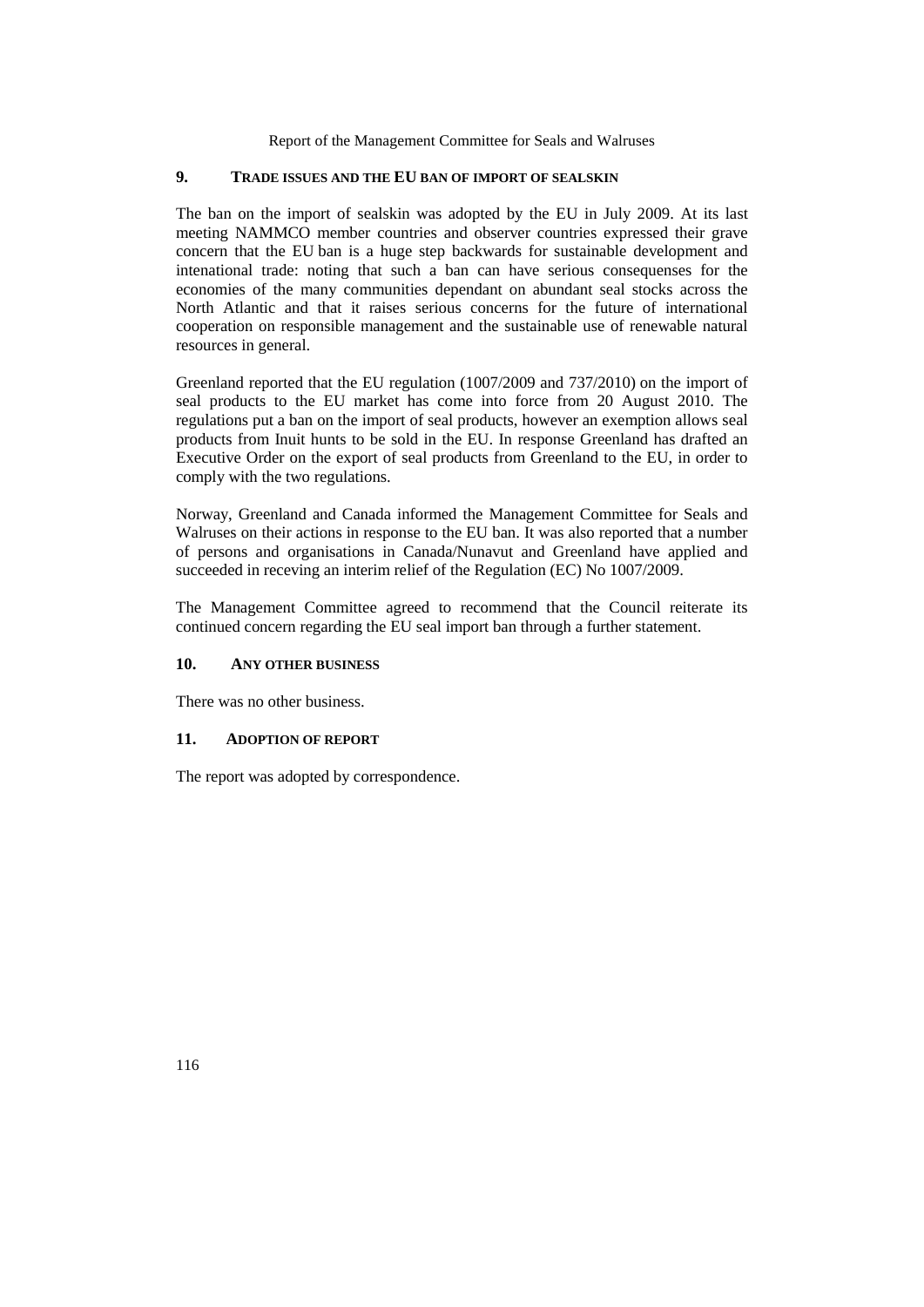Appendix 1

# **AGENDA**

- 1. CHAIRMAN'S OPENING REMARKS
- 2. ADOPTION OF AGENDA
- 3. APPOINTMENT OF RAPPORTEUR
- 4. CONSERVATION AND MANAGEMENT MEASURES FOR SEAL STOCKS
- 4.1 Harp Seals

*White / Barents seas Greenland Sea NW Atlantic*

- Status of past proposals
- Requests by Council for advice from the Scientific Committee
- Responses by the Scientific Committee
- New proposals and recommendations for scientific research
- Proposals for conservation and management
- 4.2 Hooded Seals *Greenland Sea NW Atlantic*
- Status of past proposals
- Requests by Council for advice from the Scientific Committee
- Responses by the Scientific Committee
- New proposals and recommendations for scientific research
- Proposals for conservation and management
- 4.3 Ringed Seals

 *Greenland Others?*

- Status of past proposals
- Requests by Council for advice from the Scientific Committee
- Responses by the Scientific Committee
- New proposals and recommendations for scientific research
- Proposals for conservation and management

# 4.4 Grey Seals

*Greenland Norway Faroe Islands Iceland*

- Status of past proposals
- Requests by Council for advice from the Scientific Committee
- Responses by the Scientific Committee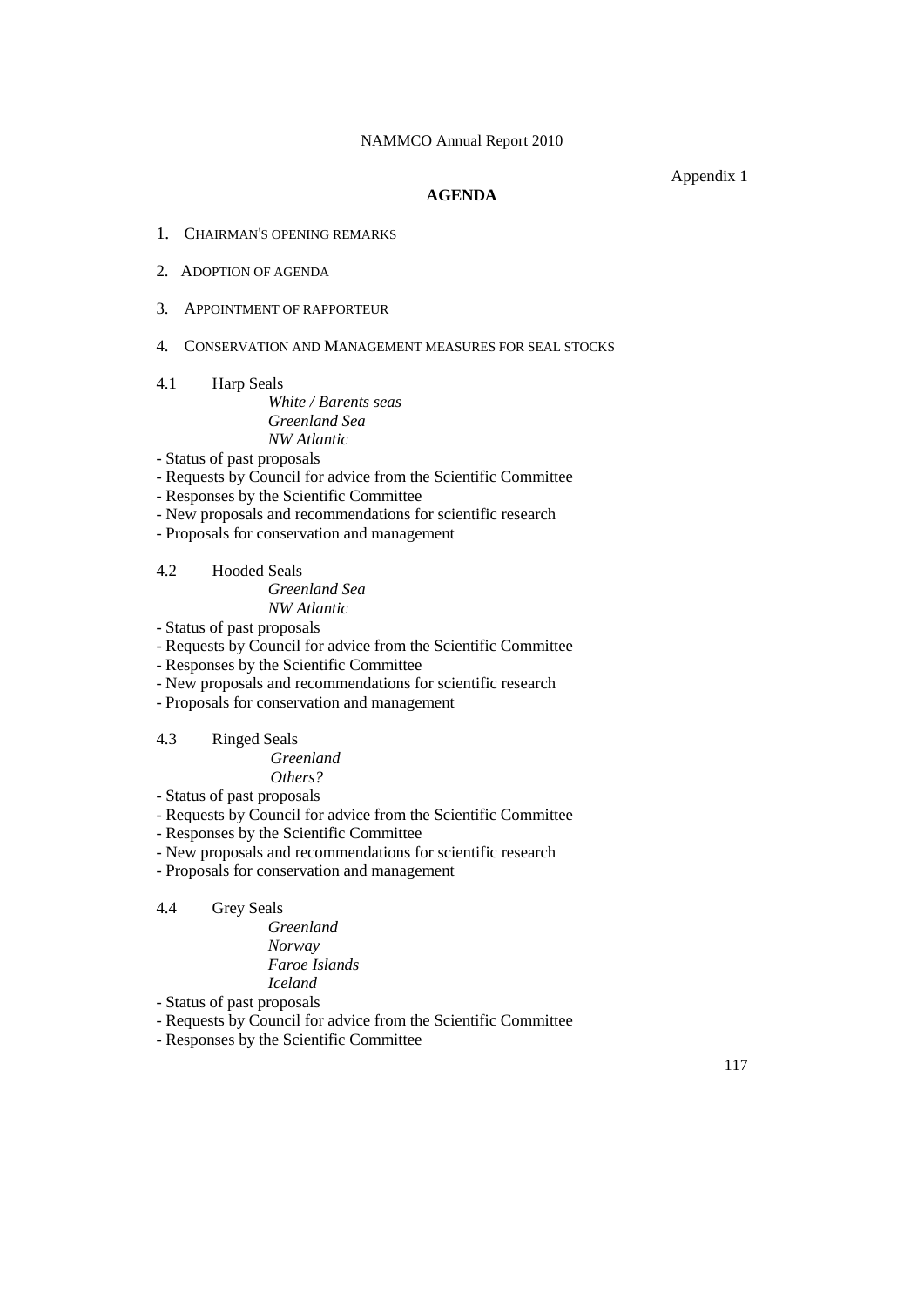- New proposals and recommendations for scientific research
- Proposals for conservation and management

# 4.5 Harbour Seals

- *Greenland Norway Iceland*
- Status of past proposals
- Requests by Council for advice from the Scientific Committee
- Responses by the Scientific Committee
- New proposals and recommendations for scientific research
- Proposals for conservation and management

# 4.6 Walrus

# *Greenland*

- Status of past proposals
- Requests by Council for advice from the Scientific Committee
- Responses by the Scientific Committee
- New proposals and recommendations for scientific research
- Proposals for conservation and management
- 4.7 Bearded seal *Greenland Norway*
- 5. PROCEDURES FOR DECISION-MAKING ON CONSERVATION AND MANAGEMENT MEASURES
- 5.1 General Models
- 6. ECOSYSTEM-BASED MANAGEMENT
- 7. USER KNOWLEDGE IN MANAGEMENT DECISION-MAKING
- 8. RELATED MANAGEMENT ISSUES
- 8.1 Marine mammal fisheries interactions
- 8.2 Environmental questions
- 8.3 By-catch data and monitoring
- 8.4 Other topics
- 9. TRADE ISSUES AND THE EU BAN OF IMPORT OF SEALSKIN
- 10. ANY OTHER BUSINESS
- 11. ADOPTION OF REPORT.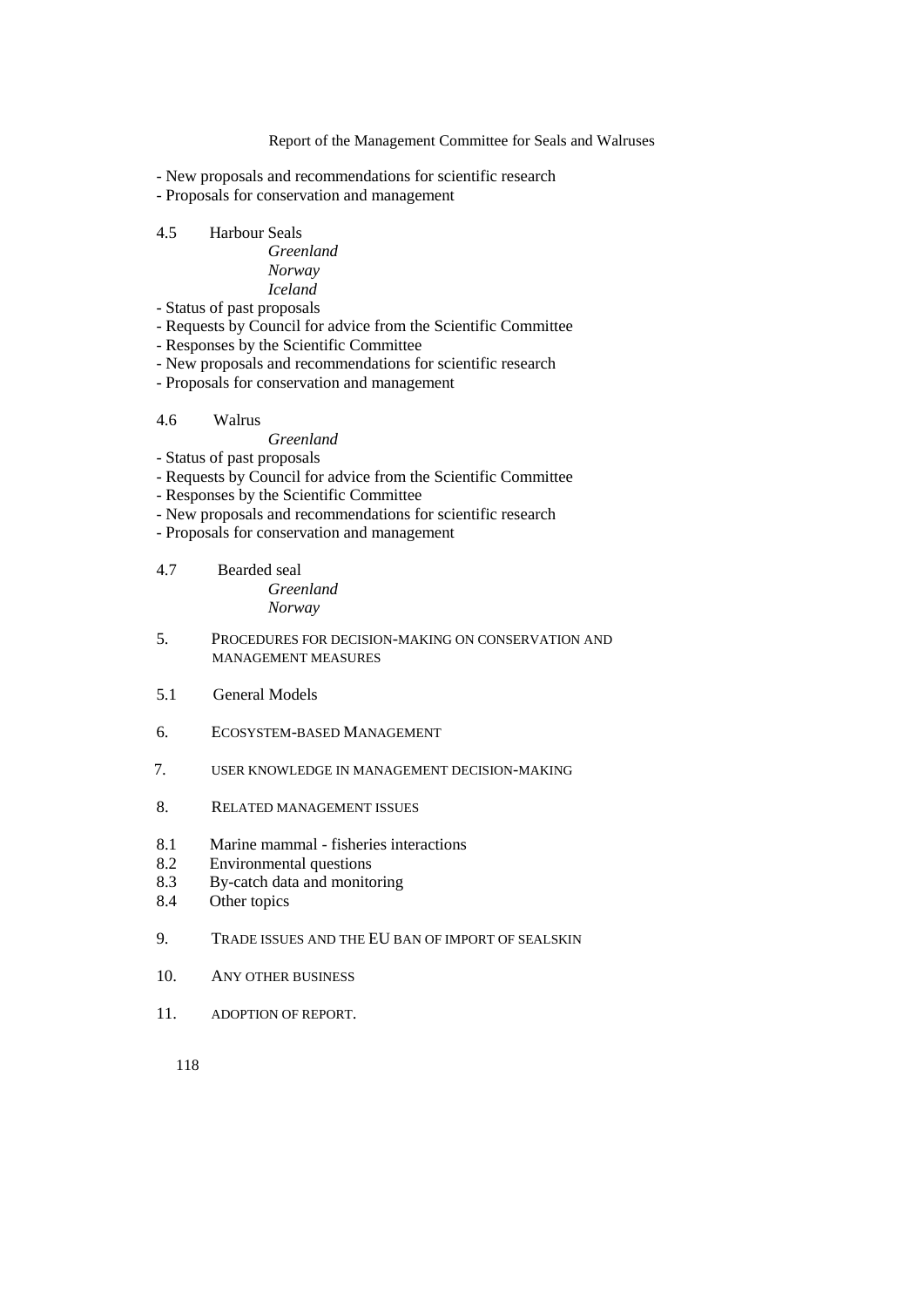# Appendix 2

# **LIST OF DOCUMENTS**

| Document no                       | <b>Title</b>                                                                                                          | Agenda<br>item   |
|-----------------------------------|-----------------------------------------------------------------------------------------------------------------------|------------------|
| NAMMCO/19/SMC/1                   | List of Documents                                                                                                     |                  |
| NAMMCO/19/SMC/2                   | Agenda                                                                                                                | 2.               |
| NAMMCO/19/MC/3                    | <b>Status of Past Proposals for</b><br><b>Conservation and Management</b>                                             | $\mathbf{4}$ .   |
| NAMMCO/19/MC/4                    | Summary of Requests by NAMMCO<br>Council to the Scientific Committee,<br>and Responses by the Scientific<br>Committee | 4.               |
| NAMMCO/19/SMC/5                   | Recommendations to member<br>countries 2009                                                                           | 4                |
| NAMMCO/19/SMC/6                   | Report of the Inter-sessional Meeting<br>of the Management Committee for<br>the Seals and Walruses                    | $\mathbf{4}$ .   |
| NAMMCO/19/6 and<br><b>ANNEXES</b> | Report of the Sixteenth Meeting of<br>the Scientific Committee                                                        | 4., 5. and<br>7. |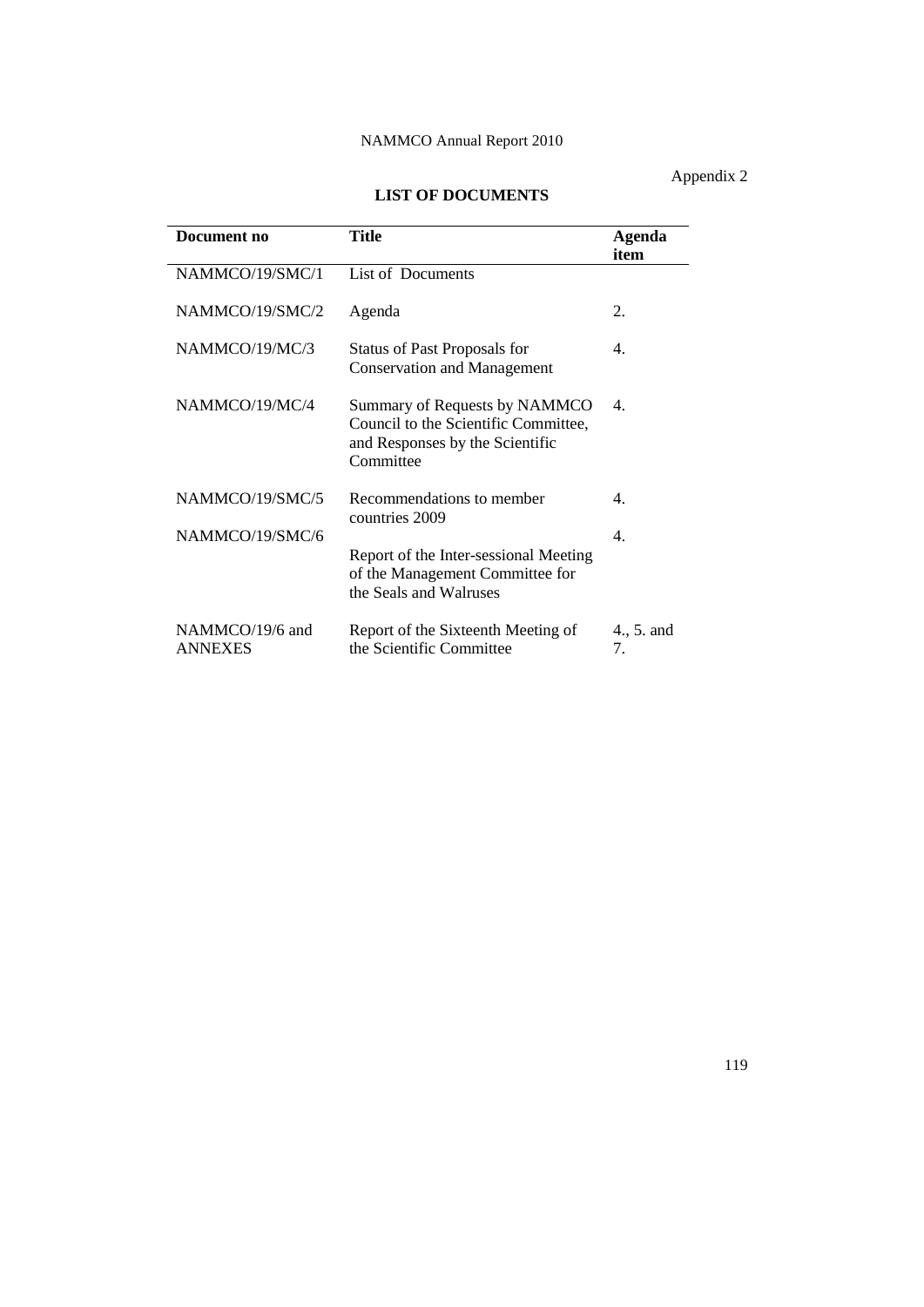Appendix 3

### **RECOMMENDATIONS TO MEMBER COUNTRIES 2010**

## **Harp seal**

# *Greenland*

To request ICES/NAFO WGHARP to evaluate how a projected increase in the total population of Northwest Atlantic harp seals might affect the proportion of animals summering in Greenland.

## *Greenland and Norway*

To undertake reconnaissance surveys to investigate the possible presence of whelping patches in untraditional areas, both in the Greenland Sea (e.g. south of 67°N in East Greenland), the Denmark Strait and Southwest Greenland, and in the Barents Sea (southeast and north).

To continue sampling of biological parameters and studies on stock identity.

# **Hooded seal**

#### *Greenland and Norway:*

To facilitate funding for and execution of Norwegian reconnaissance surveys for relocated pupping areas in the Greenland Sea.

To conduct further sampling with the aim of identifying biological factors that contribute to the prevailing low abundance of hooded seals in the Greenland Sea.

#### **Ringed seal**

#### *Greenland and Norway*

To initiate studies for addressing the importance of pack-ice breeding seals, to obtain new abundance estimates and increasing the effort of tagging for the better understanding of movements recognising the difficulties and the expense of surveys.

## **Grey seal**

## *All countries*

To report all direct catches and by-catches from all areas.

#### *Greenland*

To gather further information on grey seal during fieldwork on harbour seal.

#### *Faroe Islands:*

It was strongly recommended that the Faroe Islands estimate removal and abundance off their coast. All efforts be made in providing a proper estimate of population size and catch at the next annual meeting.

## *Norway:*

It also recommends that the Russian grey seal colonies on the coast of Murmansk be surveyed again.